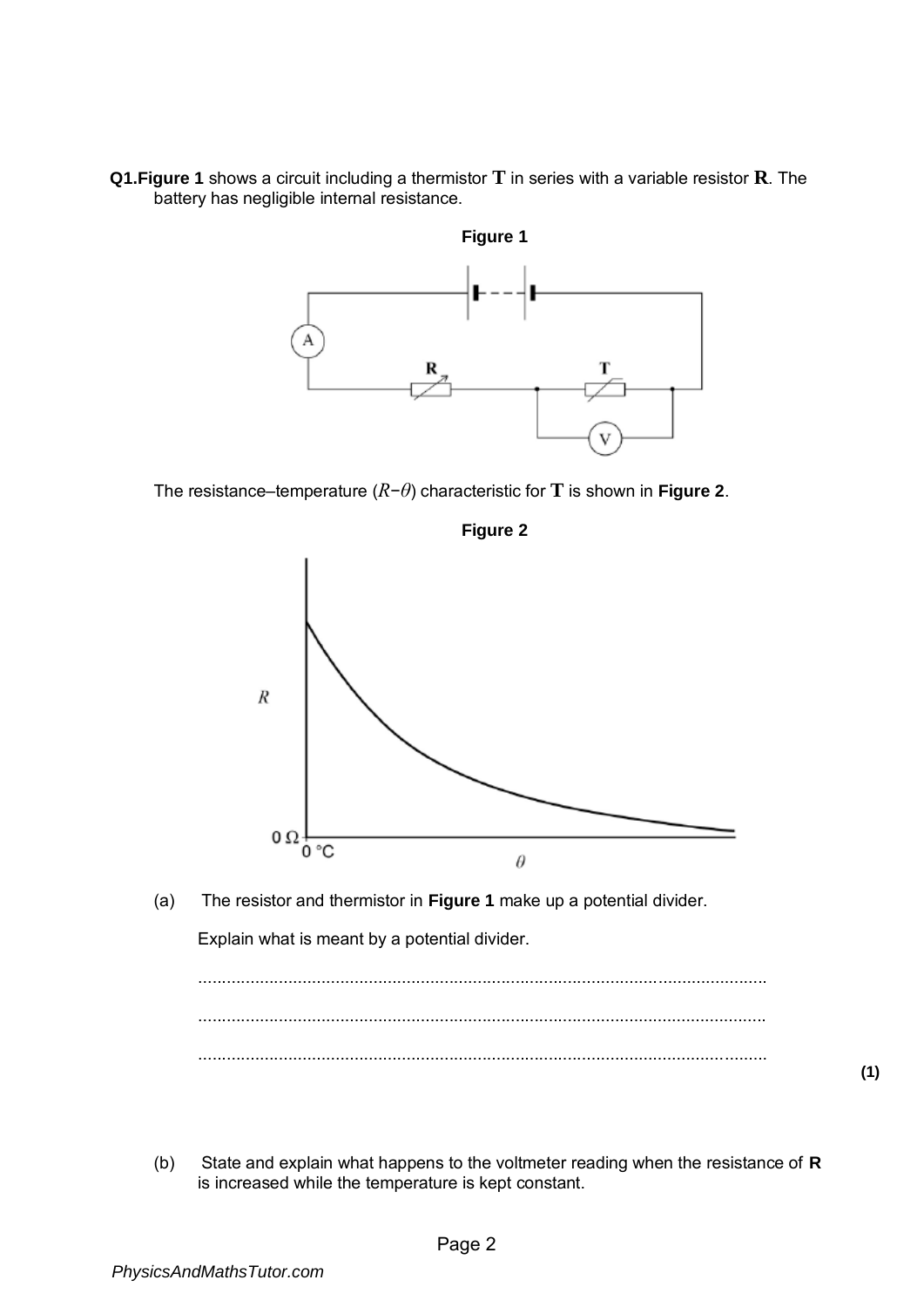- $(3)$
- $(c)$ State and explain what happens to the ammeter reading when the temperature of the thermistor increases.

The battery has an emf of 12.0 V. At a temperature of 0  $^{\circ}$ C the resistance of the  $(d)$ thermistor is 2.5  $10^3 \Omega$ .

The voltmeter is replaced by an alarm that sounds when the voltage across it exceeds 3.0 V.

Calculate the resistance of  $R$  that would cause the alarm to sound when the temperature of the thermistor is lowered to 0 °C.

 $(2)$ 

State one change that you would make to the circuit so that instead of the alarm  $(e)$ coming on when the temperature falls, it comes on when the temperature rises above a certain value.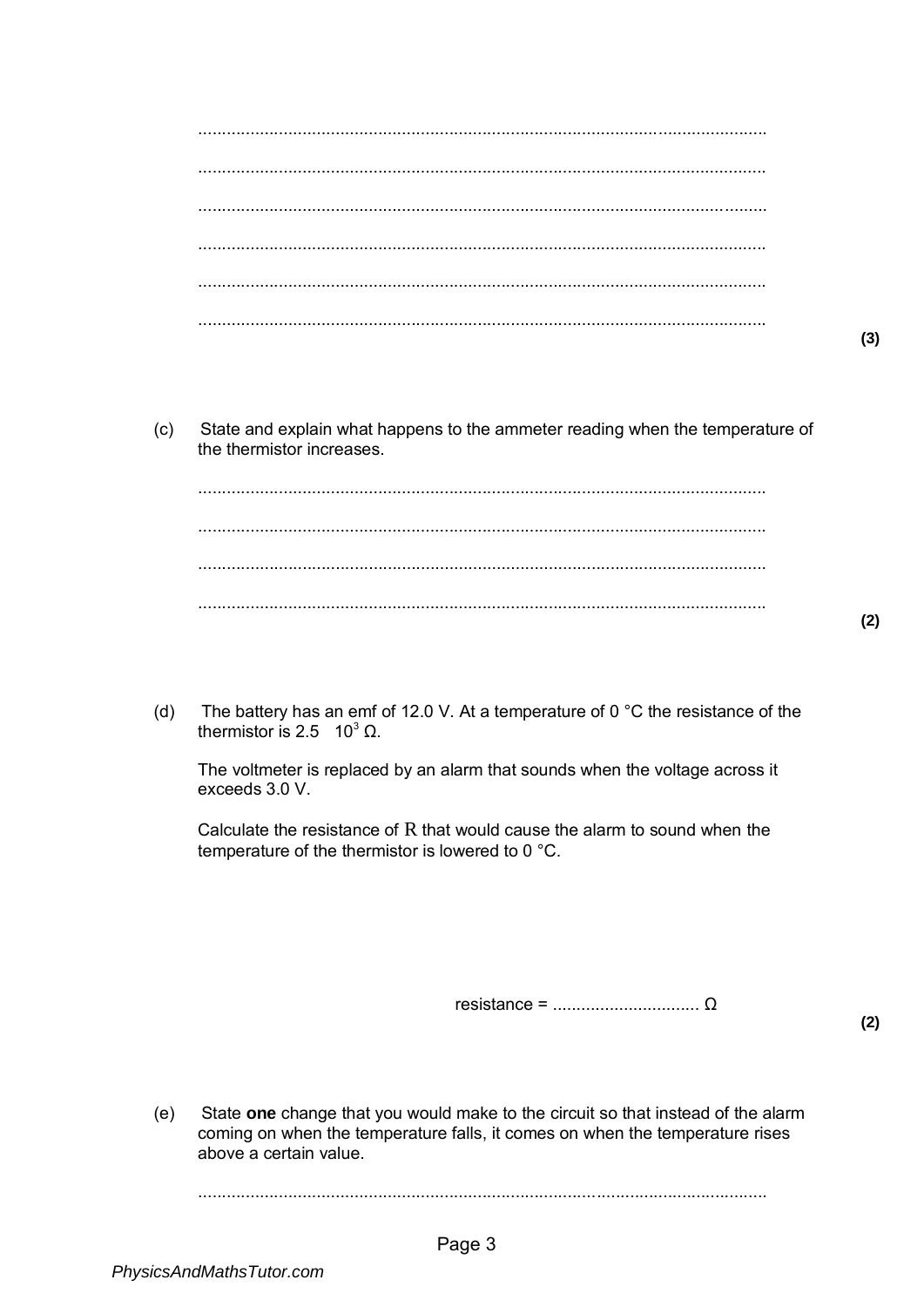........................................................................................................................ ........................................................................................................................ **(1) (Total 9 marks)** 

**Q2.**In the circuit shown in the diagram the cell has negligible internal resistance.



What happens to the reading of both meters when the resistance of *R* is decreased?

|   | <b>Reading of ammeter</b> | <b>Reading of voltmeter</b> |  |
|---|---------------------------|-----------------------------|--|
| А | increases                 | increases                   |  |
| В | increases                 | decreases                   |  |
|   | decreases                 | increases                   |  |
| n | unchanged                 | decreases                   |  |

**(Total 1 mark)** 

**Q3.**The circuit diagram below shows a 6.0 V battery of negligible internal resistance connected in series to a light dependent resistor (LDR), a variable resistor and a fixed resistor, R.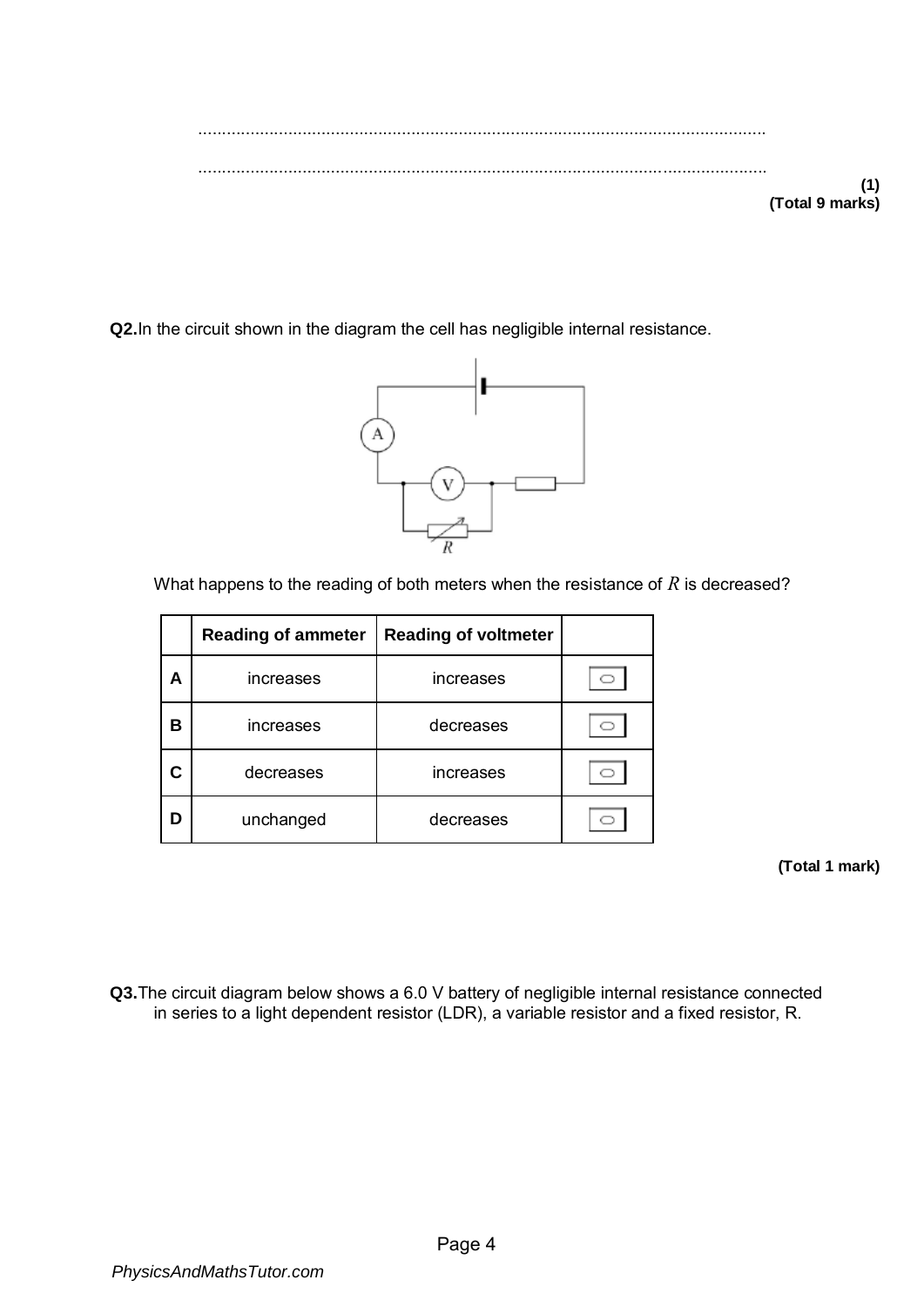

- (a) For a particular light intensity the resistance of the LDR is 50 kΩ. The resistance of R is 5.0 kΩ and the variable resistor is set to a value of 35 kΩ.
	- (i) Calculate the current in the circuit.

current...........................................A

(ii) Calculate the reading on the voltmeter.

voltmeter reading ...........................................V

**(2)** 

**(2)** 

(b) State and explain what happens to the reading on the voltmeter if the intensity of the light incident on the LDR increases.

........................................................................................................................ ........................................................................................................................ ........................................................................................................................

- **(2)**
- (c) For a certain application at a particular light intensity the pd across R needs to be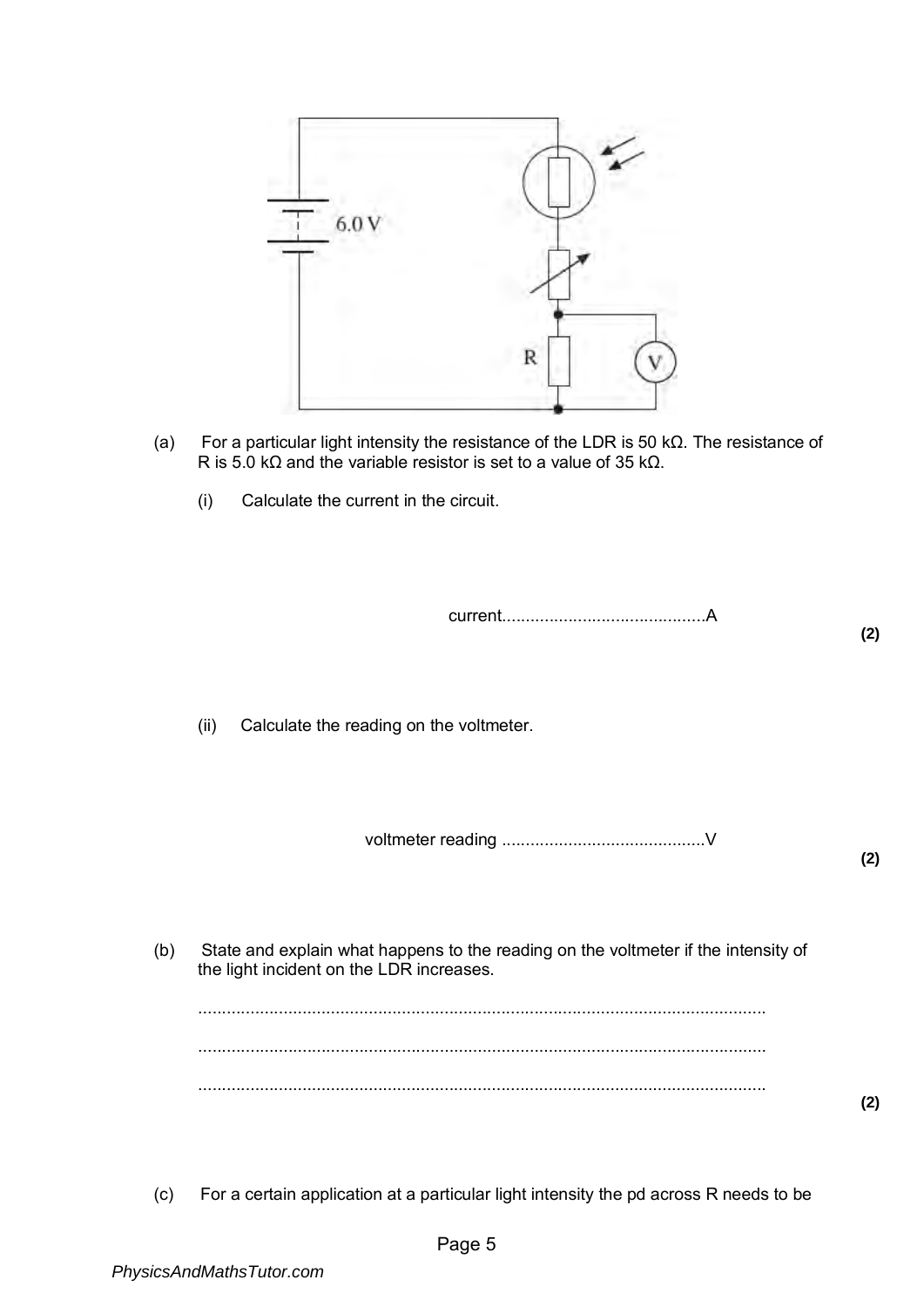0.75 V. The resistance of the LDR at this intensity is 5.0 kΩ.

Calculate the required resistance of the variable resistor in this situation.

resistance ........................................... Ω

**(3) (Total 9 marks)** 

**Q4.**The circuit diagram below shows a 12 V battery of negligible internal resistance connected to a combination of three resistors and a thermistor.



- (a) When the resistance of the thermistor is 5.0 k $\Omega$ 
	- (i) calculate the total resistance of the circuit,

total resistance = ......................................... kΩ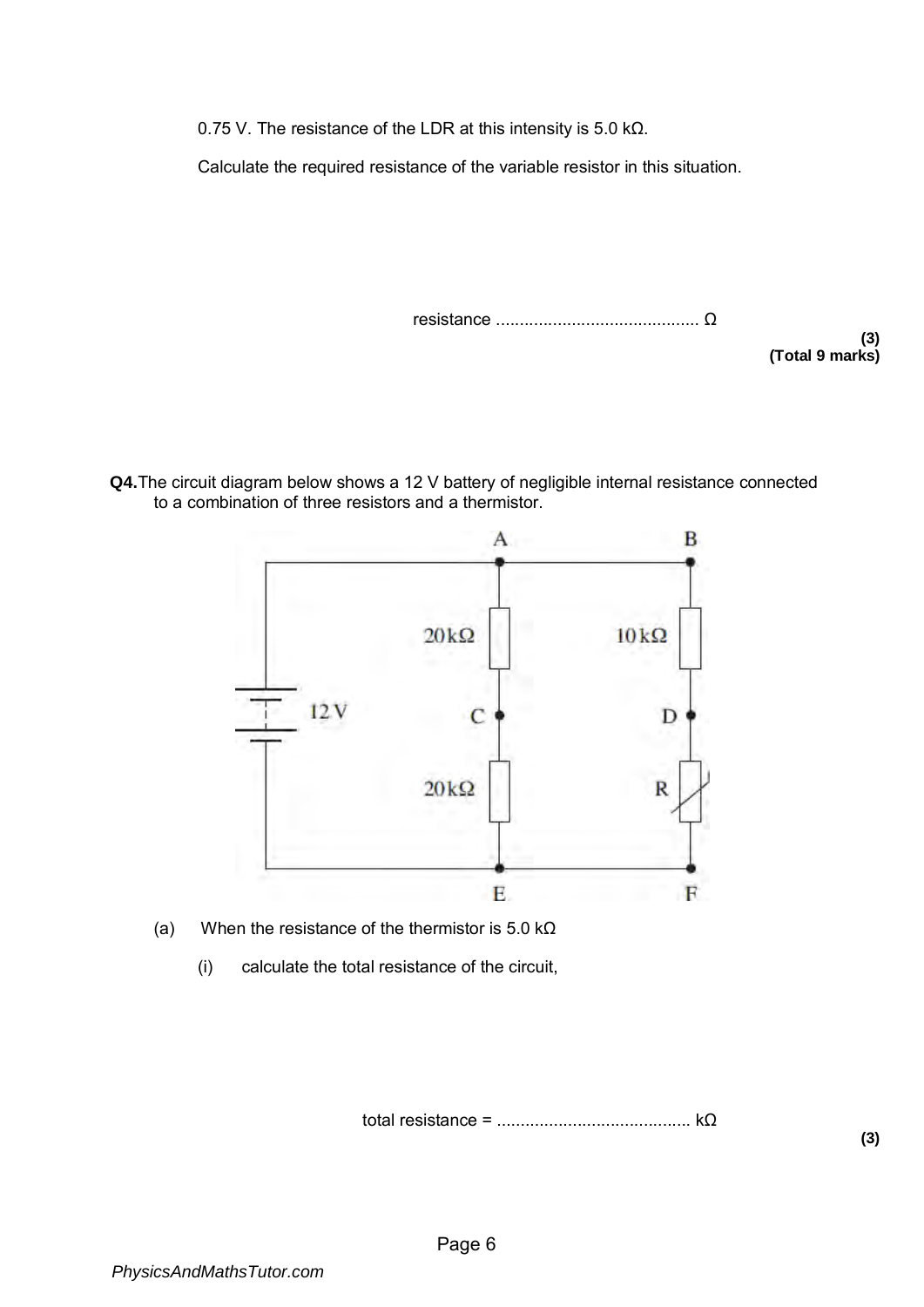(ii) calculate the current in the battery.

current = ........................................ mA

(b) A high-resistance voltmeter is used to measure the potential difference (pd) between points A-C, D-F and C-D in turn. Complete the following table indicating the reading of the voltmeter at each of the three positions.

| voltmeter<br>position | pd / V |
|-----------------------|--------|
| $A-C$                 |        |
| D-F                   |        |
| $C-D$                 |        |

**(1)** 

- (c) The thermistor is heated so that its resistance decreases. State and explain the effect this has on the voltmeter reading in the following positions.
	- (i) A–C........................................................................................................ ............................................................................................................... ............................................................................................................... ............................................................................................................... **(2)**  (ii) D–F........................................................................................................ ............................................................................................................... ............................................................................................................... ............................................................................................................... **(2) (Total 11 marks)**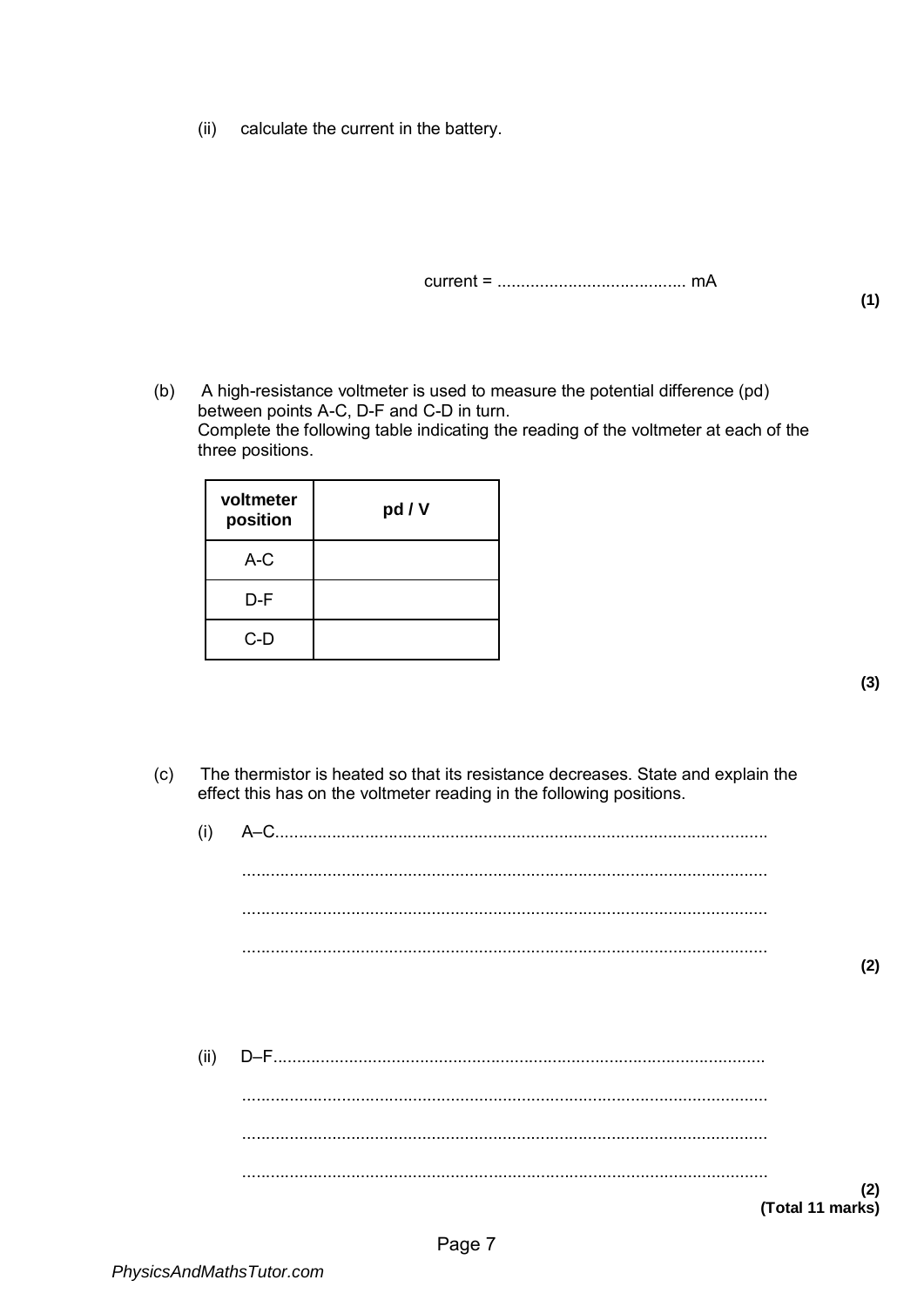(b) To test the potential differences in a potential divider circuit, a student sets up the circuit of **Figure 1**.  $R_i$  is the resistance of section **AB** and  $R_i$  that of section **BC** of the potential divider. The battery has an emf of 9.0 V and negligible internal resistance



- 
- (i) Calculate the voltmeter reading when  $R_1 = 2.2$  k and  $R_2 = 1.8$  k. Assume that the voltmeter has infinite resistance.

voltmeter reading ........................................... V

**(2)** 

**(1)** 

(ii) State the benefit of using a high value of resistance in potential divider circuits.

...............................................................................................................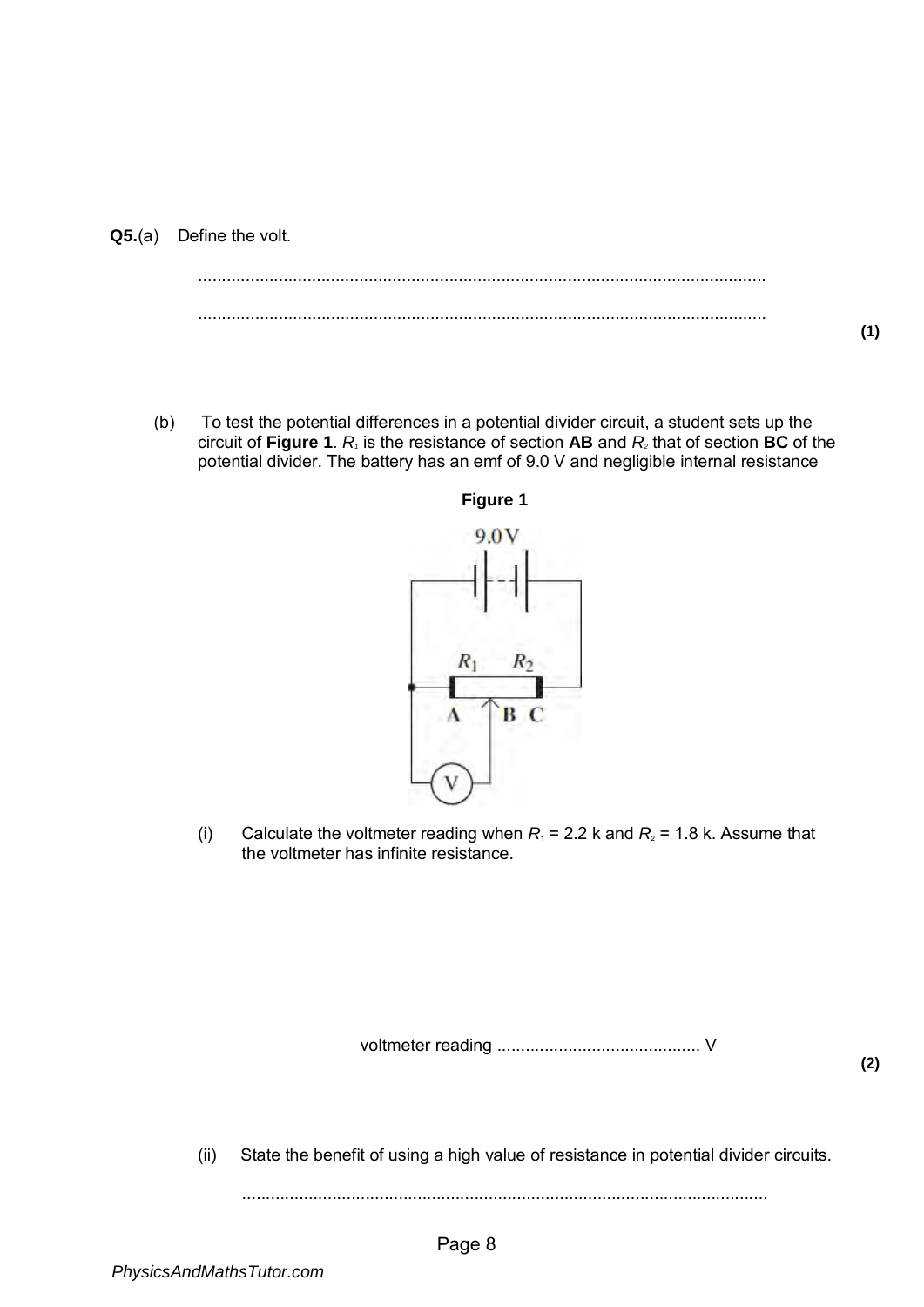- ...............................................................................................................
- (iii) An 8.0 k resistor is connected in the circuit to replace the voltmeter in **Figure 1**. This is shown in **Figure 2**.



Calculate the potential difference across this resistor when the sliding contact **B** is in the position shown in **Figure 2**.

potential difference ........................................... V

**(3)** 

(iv) The 8.0 k resistor is now connected in a circuit with a 4.0 k variable resistor as shown in **Figure 3**.

**Figure 3**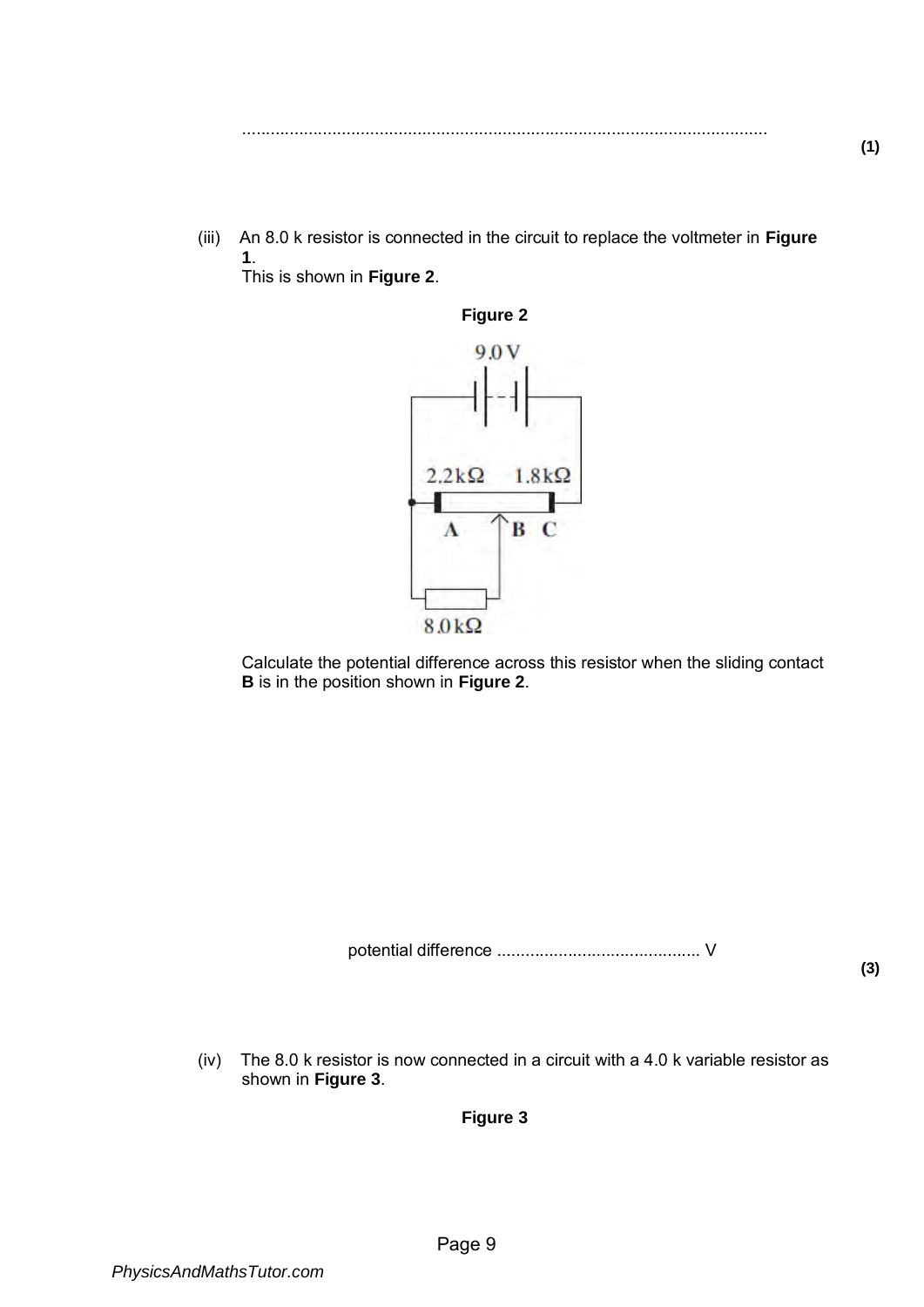

Compare this arrangement for controlling the current in the 8.0 k resistor with the potential divider arrangement in **Figure 2**.

| (2)<br>(Total 9 marks) |
|------------------------|

Q6. The figure below shows two resistors,  $R_1$  and  $R_2$ , connected in series with a battery of emf 12 V and negligible internal resistance.



- The reading on the voltmeter is 8.0 V and the resistance of  $R_2$  is 60  $\Omega$ .  $(a)$ 
	- $(i)$ Calculate the current in the circuit.